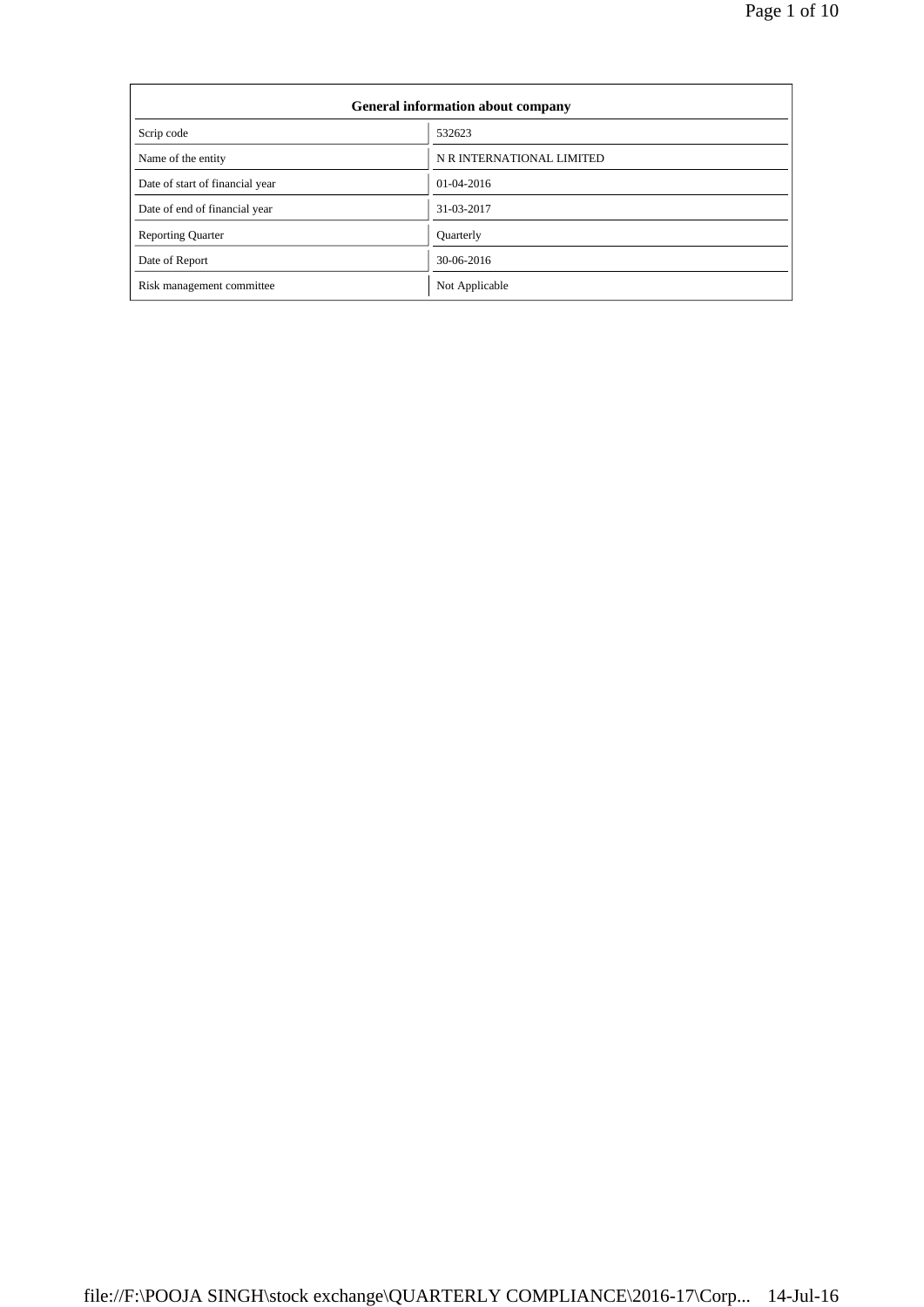|                | <b>Annexure I</b>                                              |                              |            |            |                                                |                            |                                         |                                                                                      |                      |                                            |                                                                                      |                                                                                                             |                                                                                                                                                 |              |
|----------------|----------------------------------------------------------------|------------------------------|------------|------------|------------------------------------------------|----------------------------|-----------------------------------------|--------------------------------------------------------------------------------------|----------------------|--------------------------------------------|--------------------------------------------------------------------------------------|-------------------------------------------------------------------------------------------------------------|-------------------------------------------------------------------------------------------------------------------------------------------------|--------------|
|                | Annexure I to be submitted by listed entity on quarterly basis |                              |            |            |                                                |                            |                                         |                                                                                      |                      |                                            |                                                                                      |                                                                                                             |                                                                                                                                                 |              |
|                |                                                                |                              |            |            |                                                |                            |                                         | <b>I. Composition of Board of Directors</b>                                          |                      |                                            |                                                                                      |                                                                                                             |                                                                                                                                                 |              |
|                |                                                                |                              |            |            |                                                |                            |                                         | Disclosure of notes on composition of board of directors explanatory                 |                      |                                            |                                                                                      |                                                                                                             |                                                                                                                                                 |              |
|                |                                                                |                              |            |            |                                                |                            |                                         | Is there any change in composition of board of directors compare to previous quarter |                      |                                            |                                                                                      |                                                                                                             |                                                                                                                                                 |              |
| Sr             | Title<br>(Mr)<br>Ms)                                           | Name of<br>the<br>Director   | PAN        | <b>DIN</b> | Category 1<br>of directors                     | Category 2<br>of directors | Category<br>$3 \text{ of}$<br>directors | Date of<br>appointment<br>in the<br>current term                                     | Date of<br>cessation | Tenure<br>of<br>director<br>(in<br>months) | No of<br>Directorship<br>in listed<br>entities<br>including<br>this listed<br>entity | Number of<br>memberships<br>in Audit/<br>Stakeholder<br>Committee<br>(s) including<br>this listed<br>entity | No of post<br>of<br>Chairperson<br>in Audit/<br>Stakeholder<br>Committee<br>held in<br>listed<br>entities<br>including<br>this listed<br>entity | <b>Notes</b> |
|                | Mr                                                             | Nirmal<br>Modi               | AETPM2635L | 00268371   | Executive<br>Director                          | Chairperson                |                                         | 01-11-2008                                                                           |                      |                                            | 1                                                                                    |                                                                                                             | $\mathbf{0}$                                                                                                                                    |              |
| $\overline{c}$ | Mr                                                             | Deepak<br>Agarwal            | ADBPA0886G | 00268483   | Executive<br>Director                          | Not<br>Applicable          | MD                                      | $01 - 10 - 2015$                                                                     |                      |                                            | -1                                                                                   | $\mathbf{0}$                                                                                                | $\overline{0}$                                                                                                                                  |              |
| 3              | Mr                                                             | Vinod<br>Kumar<br>Srivastava | BCJPS2578D | 00271649   | Non-<br>Executive -<br>Independent<br>Director | Not<br>Applicable          |                                         | 01-04-2014                                                                           |                      | 27                                         | $\mathbf{1}$                                                                         | $\overline{c}$                                                                                              | 1                                                                                                                                               |              |
| 4              | Mr                                                             | Rajendra<br>Singh            | ASRPS4259C | 07091100   | Non-<br>Executive -<br>Independent<br>Director | Not<br>Applicable          |                                         | 24-03-2015                                                                           |                      | 15                                         | $\mathbf{1}$                                                                         | $\overline{c}$                                                                                              | $\mathbf{0}$                                                                                                                                    |              |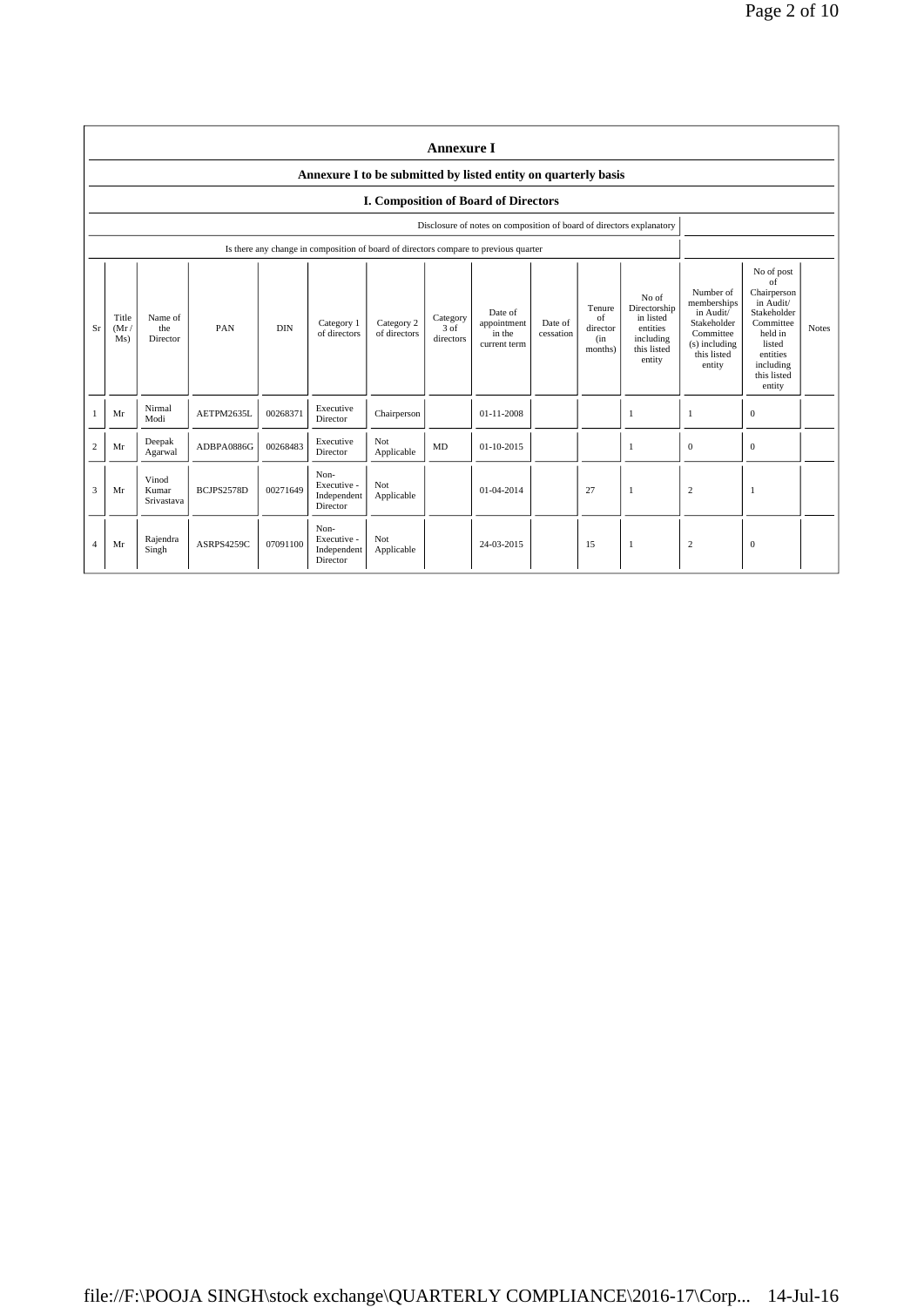|    | <b>Annexure I</b><br>Annexure I to be submitted by listed entity on quarterly basis |                            |            |            |                                                |                                 |                               |                                                  |                      |                                             |                                                                                      |                                                                                                             |                                                                                                                                                 |              |
|----|-------------------------------------------------------------------------------------|----------------------------|------------|------------|------------------------------------------------|---------------------------------|-------------------------------|--------------------------------------------------|----------------------|---------------------------------------------|--------------------------------------------------------------------------------------|-------------------------------------------------------------------------------------------------------------|-------------------------------------------------------------------------------------------------------------------------------------------------|--------------|
|    | <b>I. Composition of Board of Directors</b>                                         |                            |            |            |                                                |                                 |                               |                                                  |                      |                                             |                                                                                      |                                                                                                             |                                                                                                                                                 |              |
| Sr | Title<br>(Mr)<br>Ms)                                                                | Name<br>of the<br>Director | PAN        | <b>DIN</b> | Category 1<br>of directors                     | Category<br>$2$ of<br>directors | Category<br>3 of<br>directors | Date of<br>appointment<br>in the<br>current term | Date of<br>cessation | Tenure<br>of<br>director<br>(in)<br>months) | No of<br>Directorship<br>in listed<br>entities<br>including<br>this listed<br>entity | Number of<br>memberships<br>in Audit/<br>Stakeholder<br>Committee<br>(s) including<br>this listed<br>entity | No of post<br>of<br>Chairperson<br>in Audit/<br>Stakeholder<br>Committee<br>held in<br>listed<br>entities<br>including<br>this listed<br>entity | <b>Notes</b> |
| 5  | Mrs                                                                                 | Amita<br>Agarwal           | AVEPA8569R | 01251074   | Non-<br>Executive -<br>Independent<br>Director | Not<br>Applicable               |                               | 24-03-2015                                       |                      | 15                                          |                                                                                      | -1                                                                                                          |                                                                                                                                                 |              |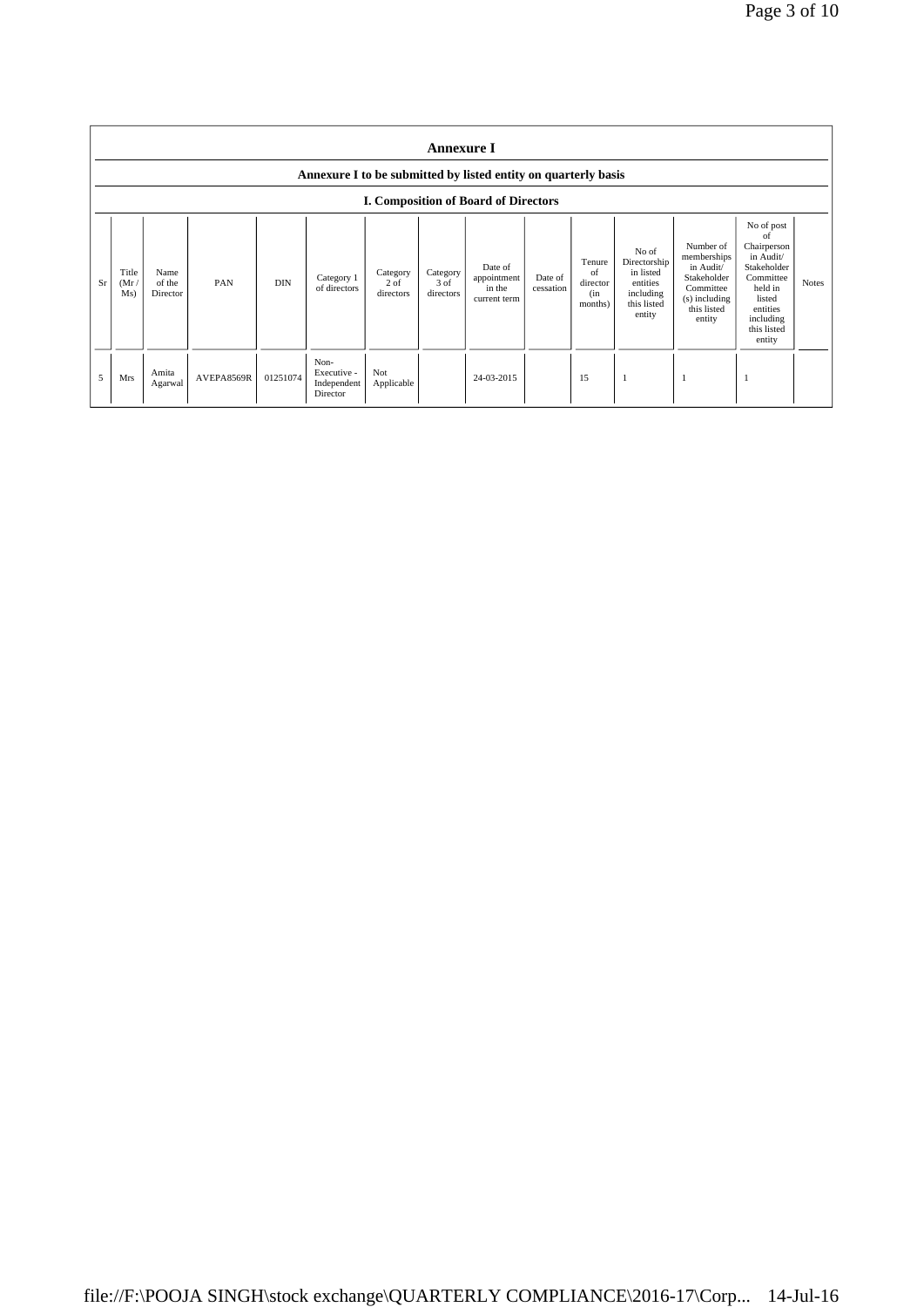|                | <b>Annexure 1</b>                                                            |                          |                                                |                            |                            |  |  |  |  |
|----------------|------------------------------------------------------------------------------|--------------------------|------------------------------------------------|----------------------------|----------------------------|--|--|--|--|
|                | <b>II. Composition of Committees</b>                                         |                          |                                                |                            |                            |  |  |  |  |
|                | Disclosure of notes on composition of committees explanatory                 |                          |                                                |                            |                            |  |  |  |  |
|                | Is there any change in composition of committees compare to previous quarter |                          |                                                |                            |                            |  |  |  |  |
| Sr             | Name of Committee<br>Name Of Committee<br>members                            |                          | Category 1 of directors                        | Category 2 of<br>directors | Name of other<br>committee |  |  |  |  |
| 1              | <b>Audit Committee</b>                                                       | Amita Agarwal            | Non-Executive -<br><b>Independent Director</b> | Chairperson                |                            |  |  |  |  |
| $\overline{c}$ | <b>Audit Committee</b>                                                       | Vinod Kumar<br>Srivastav | Non-Executive -<br><b>Independent Director</b> | Member                     |                            |  |  |  |  |
| 3              | Audit Committee                                                              | Rajendra Singh           | Non-Executive -<br><b>Independent Director</b> | Member                     |                            |  |  |  |  |
| $\overline{4}$ | <b>Stakeholders Relationship</b><br>Committee                                | Vinod Kumar<br>Srivastav | Non-Executive -<br><b>Independent Director</b> | Chairperson                |                            |  |  |  |  |
| 5              | <b>Stakeholders Relationship</b><br>Committee                                | Rajendra Singh           | Non-Executive -<br><b>Independent Director</b> | Member                     |                            |  |  |  |  |
| 6              | <b>Stakeholders Relationship</b><br>Committee                                | Nirmal Modi              | <b>Executive Director</b>                      | Member                     |                            |  |  |  |  |
| 7              | Nomination and remuneration<br>committee                                     | Vinod Kumar<br>Srivastav | Non-Executive -<br><b>Independent Director</b> | Chairperson                |                            |  |  |  |  |
| 8              | Nomination and remuneration<br>committee                                     | Rajendra Singh           | Non-Executive -<br><b>Independent Director</b> | Member                     |                            |  |  |  |  |
| $\overline{Q}$ | Nomination and remuneration<br>committee                                     | Amita Agarwal            | Non-Executive -<br><b>Independent Director</b> | Member                     |                            |  |  |  |  |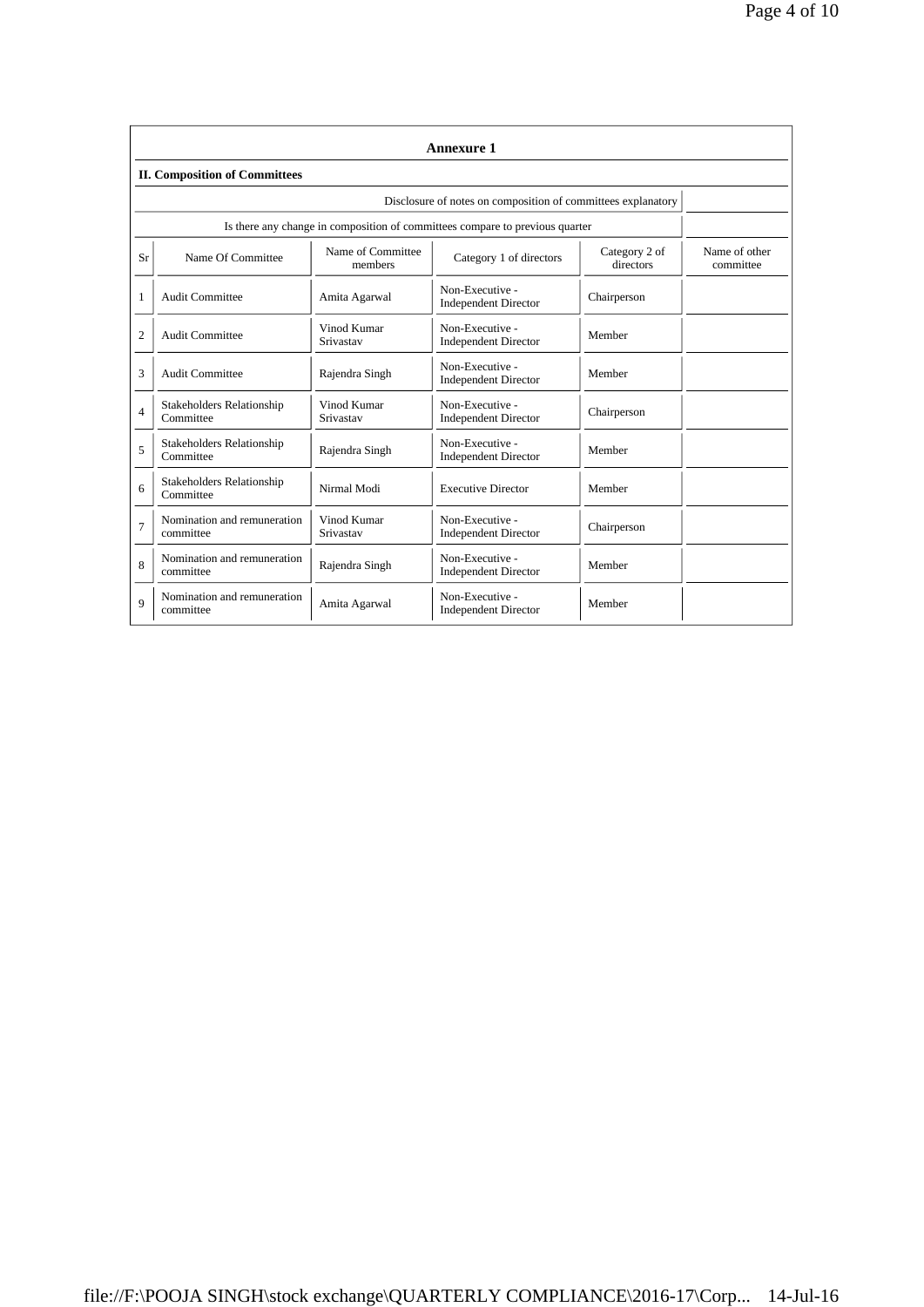|           | Annexure 1                                                       |                                                         |                                                                |  |  |  |  |
|-----------|------------------------------------------------------------------|---------------------------------------------------------|----------------------------------------------------------------|--|--|--|--|
|           | <b>Annexure 1</b>                                                |                                                         |                                                                |  |  |  |  |
|           | <b>III.</b> Meeting of Board of Directors                        |                                                         |                                                                |  |  |  |  |
|           | Disclosure of notes on meeting of board of directors explanatory |                                                         |                                                                |  |  |  |  |
| Sr        | Date(s) of meeting (if any) in the<br>previous quarter           | $Date(s)$ of meeting (if any) in the<br>current quarter | Maximum gap between any two consecutive (in<br>number of days) |  |  |  |  |
|           | 10-02-2016                                                       |                                                         |                                                                |  |  |  |  |
| $\bigcap$ |                                                                  | 30-05-2016                                              | 109                                                            |  |  |  |  |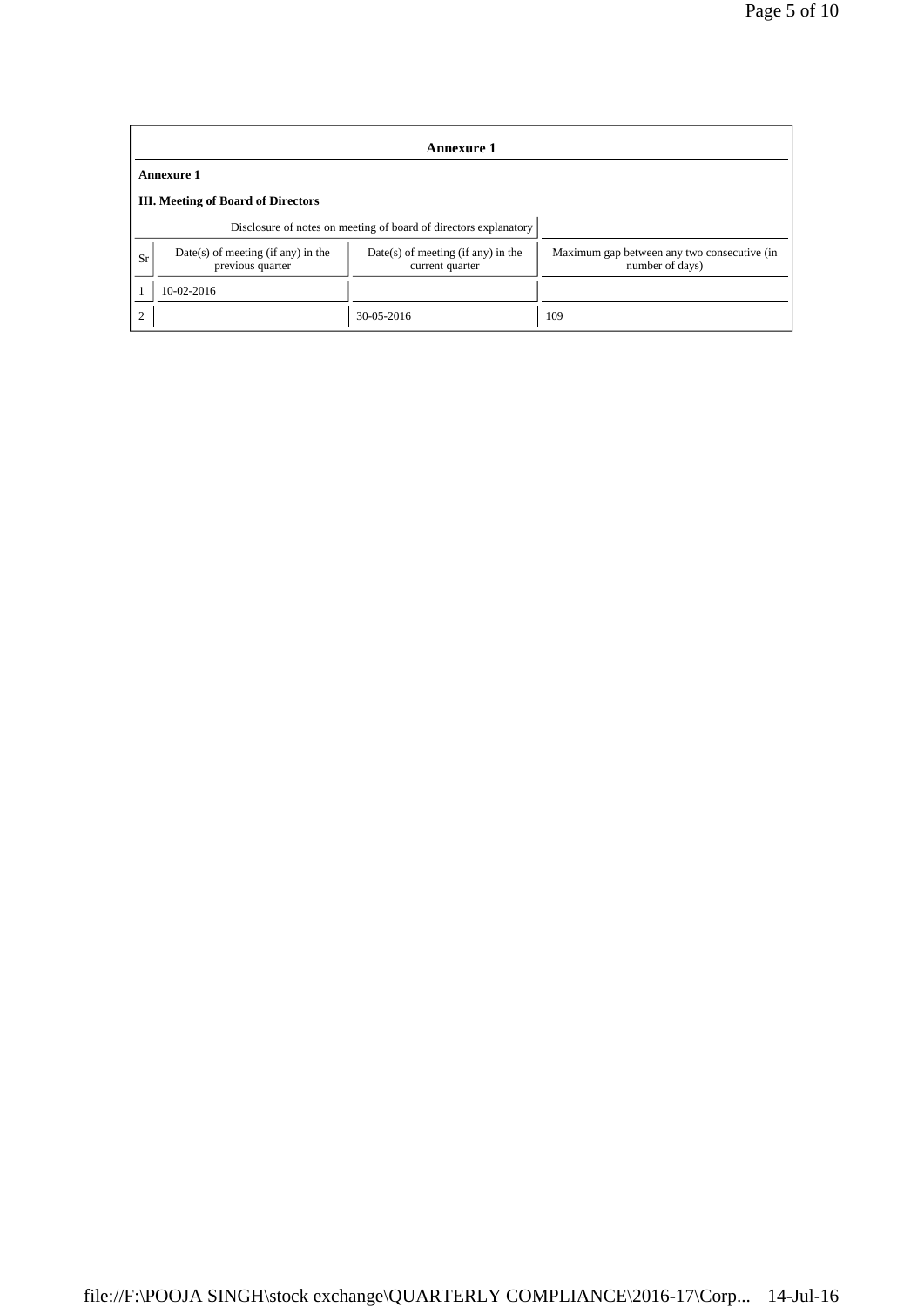|                | Annexure 1                                       |                                                                     |                                                     |                                           |                                                                     |                                                                               |  |  |
|----------------|--------------------------------------------------|---------------------------------------------------------------------|-----------------------------------------------------|-------------------------------------------|---------------------------------------------------------------------|-------------------------------------------------------------------------------|--|--|
|                | <b>IV. Meeting of Committees</b>                 |                                                                     |                                                     |                                           |                                                                     |                                                                               |  |  |
|                |                                                  | Disclosure of notes on meeting of committees explanatory            |                                                     |                                           |                                                                     |                                                                               |  |  |
| Sr             | Name of<br>Committee                             | $Date(s)$ of meeting<br>of the committee in<br>the relevant quarter | Whether<br>requirement of<br>Ouorum met<br>(Yes/No) | Requirement of<br>Quorum met<br>(details) | $Date(s)$ of meeting<br>of the committee in<br>the previous quarter | Maximum gap between<br>any two consecutive<br>meetings (in number of<br>days) |  |  |
|                | <b>Audit Committee</b>                           | 30-05-2016                                                          | <b>Yes</b>                                          | All Present                               | 10-02-2016                                                          | 109                                                                           |  |  |
| $\overline{c}$ | <b>Stakeholders</b><br>Relationship<br>Committee | $30 - 05 - 2016$                                                    | Yes                                                 | All Present                               | 25-02-2016                                                          | 94                                                                            |  |  |
| 3              | <b>Stakeholders</b><br>Relationship<br>Committee |                                                                     | Yes                                                 | All Present                               | 25-01-2016                                                          |                                                                               |  |  |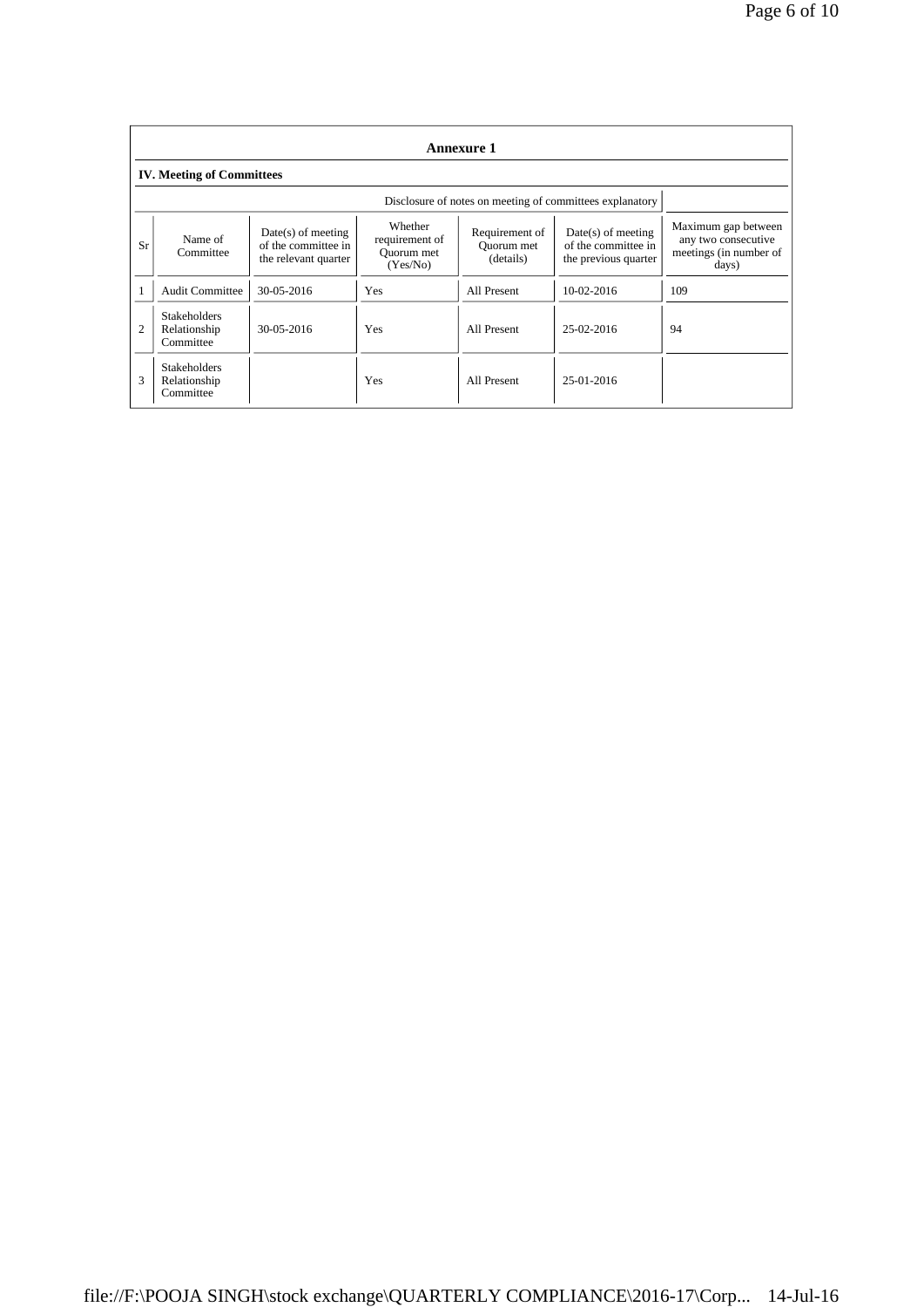|    | Annexure 1                                                                                                |                                  |                                                                    |  |  |  |  |
|----|-----------------------------------------------------------------------------------------------------------|----------------------------------|--------------------------------------------------------------------|--|--|--|--|
|    | <b>V. Related Party Transactions</b>                                                                      |                                  |                                                                    |  |  |  |  |
| Sr | Subject                                                                                                   | Compliance status<br>(Yes/No/NA) | If status is "No" details of non-<br>compliance may be given here. |  |  |  |  |
|    | Whether prior approval of audit committee obtained                                                        | <b>Yes</b>                       |                                                                    |  |  |  |  |
|    | Whether shareholder approval obtained for material RPT                                                    | <b>NA</b>                        |                                                                    |  |  |  |  |
|    | Whether details of RPT entered into pursuant to omnibus<br>approval have been reviewed by Audit Committee | Yes                              |                                                                    |  |  |  |  |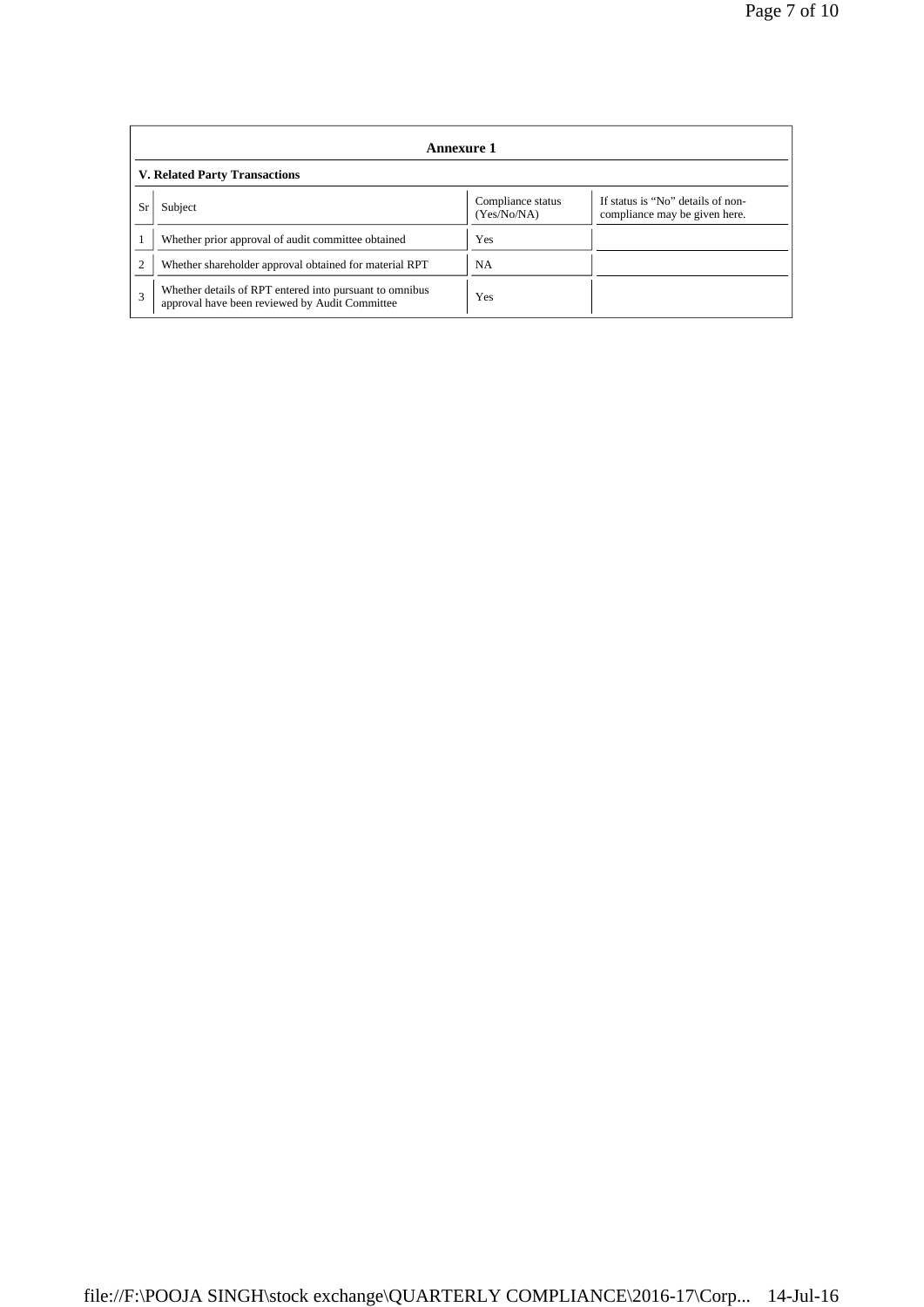|                | <b>Annexure 1</b>                                                                                                                                                                                               |                               |  |  |  |  |  |
|----------------|-----------------------------------------------------------------------------------------------------------------------------------------------------------------------------------------------------------------|-------------------------------|--|--|--|--|--|
|                | <b>VI. Affirmations</b>                                                                                                                                                                                         |                               |  |  |  |  |  |
| Sr             | Subject                                                                                                                                                                                                         | Compliance status<br>(Yes/No) |  |  |  |  |  |
|                | The composition of Board of Directors is in terms of SEBI (Listing obligations and disclosure requirements)<br>Regulations, 2015                                                                                | Yes                           |  |  |  |  |  |
| $\mathfrak{D}$ | The composition of the following committees is in terms of SEBI(Listing obligations and disclosure<br>requirements) Regulations, 2015 a. Audit Committee                                                        | Yes                           |  |  |  |  |  |
| $\mathbf{3}$   | The composition of the following committees is in terms of SEBI(Listing obligations and disclosure<br>requirements) Regulations, 2015. b. Nomination & remuneration committee                                   | Yes                           |  |  |  |  |  |
| $\overline{4}$ | The composition of the following committees is in terms of SEBI(Listing obligations and disclosure<br>requirements) Regulations, 2015. c. Stakeholders relationship committee                                   | Yes                           |  |  |  |  |  |
| 5              | The composition of the following committees is in terms of SEBI(Listing obligations and disclosure<br>requirements) Regulations, 2015. d. Risk management committee (applicable to the top 100 listed entities) | NA                            |  |  |  |  |  |
| 6              | The committee members have been made aware of their powers, role and responsibilities as specified in SEBI<br>(Listing obligations and disclosure requirements) Regulations, 2015.                              | Yes                           |  |  |  |  |  |
| $\overline{7}$ | The meetings of the board of directors and the above committees have been conducted in the manner as<br>specified in SEBI (Listing obligations and disclosure requirements) Regulations, 2015.                  | Yes                           |  |  |  |  |  |
| 8              | This report and/or the report submitted in the previous quarter has been placed before Board of Directors.                                                                                                      | Yes                           |  |  |  |  |  |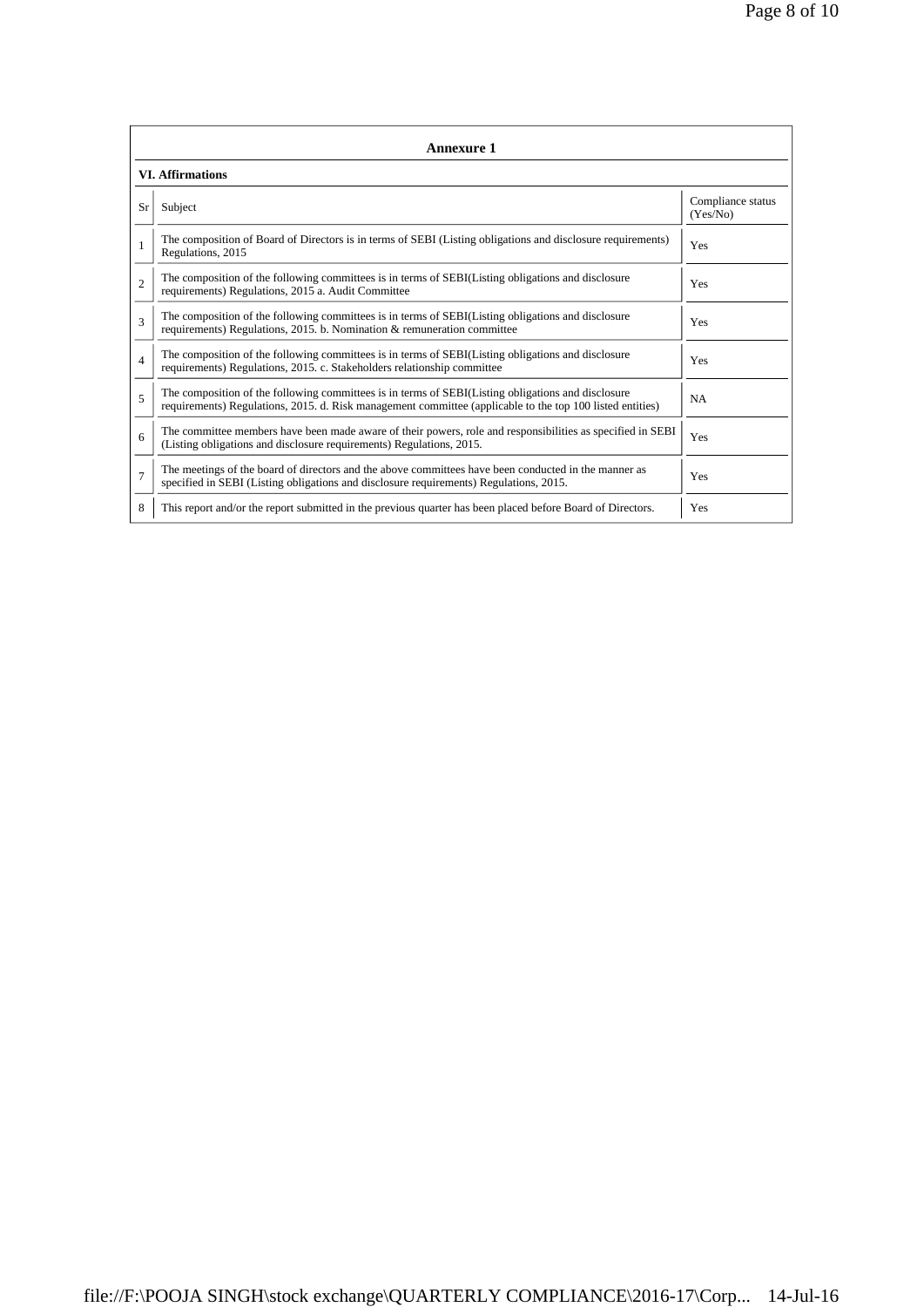| <b>Signatory Details</b> |                   |  |  |  |
|--------------------------|-------------------|--|--|--|
| Name of signatory        | POOJA SINGH       |  |  |  |
| Designation of person    | Company Secretary |  |  |  |
| Place                    | <b>KOLKATA</b>    |  |  |  |
| Date                     | 14-07-2016        |  |  |  |